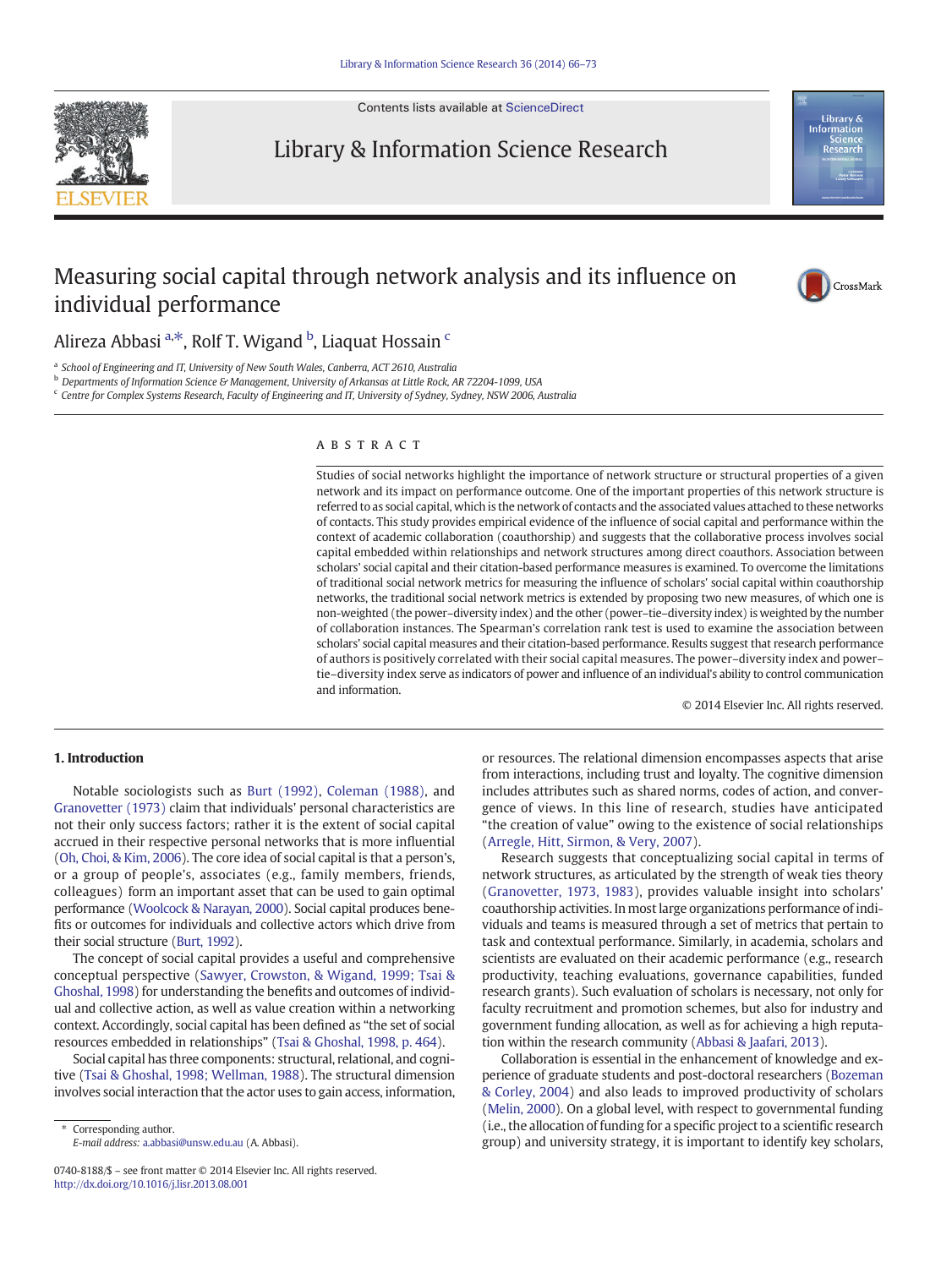collaboration areas, and research strengths within universities, with the aim of maximizing research output, cost optimization, and resource utilization.

A researcher's time, abilities, skills, and resources are understood to be restricted. Therefore, to conduct most large research projects, collaboration is required and, in turn, often leads to large-scale scientific collaboration. Bringing together scholars with different skills, expertise, and knowledge as human capital, in group work is, thus, essential ([McFadyen, Semadeni, & Cannella, 2009\)](#page-6-0). Diversity of actors involved in group work then facilitates the integration of expertise, contributes to successful projects' implementation, and accelerates cycle time for new product development [\(Cummings, 2004; Eisenhardt & Tabrizi, 1995;](#page-6-0) Griffi[n & Hauser, 1992; Pinto, Pinto, & Prescott, 1993\)](#page-6-0). However, in such group work, a basic and shared understanding of each participant's knowledge and expertise is crucial to the overall understanding of the project, or research, as a whole.

A coauthorship network represents a form of collaboration among scholars that includes scientific interactions and collective action to conduct research, producing results in the form of a publication. Therefore, social norms and trust build among scholars, over time, through collaborations and constitute a form of social capital for academia. In other words, when researchers collaborate on projects they share substantial amounts of knowledge. This flow of knowledge becomes a stock of knowledge that mutually benefits the researchers [\(Dierickx & Cool,](#page-6-0) [1989](#page-6-0)). Therefore, social capital resulting in collaboration networks can be used to explain the concept of knowledge capital [\(Oh et al., 2006](#page-6-0)).

The motivating questions for this study were as follows: (a) How does one measure the concept of social capital of scholars? (b) Do scholars' social capital metrics associate with their performance?

#### 2. Problem statement

The number of collaborations is the simplest proxy for quantifying the collaborative activities of scholars. Other studies have used concepts such as proximity (e.g., [Frenken, Hardeman, & Hoekman, 2009; Havemann,](#page-6-0) [Heinz, & Kretschmer, 2006; Ponds, van Oort, & Frenken, 2007\)](#page-6-0) and diversity (e.g., [Abbasi & Jaafari, 2013\)](#page-6-0) to conceptualize the frequency of relationships among authors and institutions. By considering only the direct partners, such approaches reflect only the local position of the scholars in their respective collaboration network. In order to overcome this simplicity, i.e., considering only the number of partners, the RCindex [\(Abbasi, Altmann, & Hwang, 2010\)](#page-6-0) is proposed as a bibliometric measure of scholars' collaborative activity that takes into account the performance of collaborators in combination with their frequency.

To quantify and highlight the importance of global position and role of the scholars in their collaboration network, studies (e.g., [Abbasi,](#page-6-0) [Chung, & Hossain, 2012; Yan & Ding, 2009; Zhuge & Zhang, 2010](#page-6-0)) have used traditional centrality measures and also proposed new hybrid centrality measures ([Abbasi, 2013](#page-6-0)). These studies have shown the applicability of social network measures for coauthorship networks to indicate how centrality measures (as a proxy for scholars' collaboration activity) are useful for reflecting scholars' performance based on their position and influence within their collaboration network. But most of those studies are lacking a proper theoretical justification for the network measures used to evaluate scholars' collaborative activity. To fill that gap, the current study considers the social capital theory to conceptualize scholars' collaborative activity, emphasizing the importance of coauthors' roles and positions in their collaboration network, and proposes new collaborative measures.

#### 3. Literature review

#### 3.1. Social capital and network theories

The concept of social capital has become increasingly popular in a wide range of social science disciplines (e.g., political science, economics, and organization science). Social capital has been used by social scientists as an important factor in explaining success in a number of areas (e.g., educational performance, career success, product innovation, inter-firm learning, and real-estate sales). [Hanifan's \(1916\)](#page-6-0) work on evaluating effects of community participation in enhancing school performance can be considered the first study on social capital. But [Bourdieu's \(1986, 1992\)](#page-6-0) and [Coleman's \(1987, 1988, 1990\)](#page-6-0) work on education, as well as [Putnam's \(1993, 1995, 2001\)](#page-6-0) work on civic engagement and institutional performance, are the main studies inspiring most of the current research in social capital [\(Woolcock & Narayan,](#page-7-0) [2000](#page-7-0)).

[Bourdieu \(1986\)](#page-6-0) identified several forms of capital: economic capital, "which is immediately and directly convertible into money and may be institutionalized in the forms of property rights" (p. 47); cultural capital, which could be embodied (in persons), objectified (e.g., in art), or institutionalized (e.g., university degrees); social capital, or resources grounded in durable exchange-based networks of persons; and symbolic capital, or the manifestation of each of the other forms of capital when they are naturalized on their own terms. [Bourdieu and Wacquant](#page-6-0) [\(1992\)](#page-6-0) defined social capital in detail as "the sum of the resources, actual or virtual, that accrue to an individual or group by virtue of possessing a durable network of more or less institutionalized relationships of mutual acquaintance and recognition" (p. 119).

[Coleman \(1988\)](#page-6-0), who was interested in the role of social capital in human capital creation and educational outcome ([Narayan & Cassidy,](#page-6-0) [2001](#page-6-0)), defined social capital as a function of social structure producing advantage:

It is not a single entity but a variety of different entities, with two elements in common: they all consist of some aspect of social structures, and they facilitate certain actions of actors—whether persons or corporate actors—within the structure. (p. S98)

[Putnam \(1993\)](#page-6-0) defined social capital as "those features of social organization, such as trust, norms and networks that can improve the efficiency of society by facilitating coordinated actions" (p. 167) or as "features of social life—networks, norms and trust—that enable participants to act together more effectively to pursue shared objectives" [\(Putnam, 1995, pp. 664](#page-6-0)–665).

[Coleman's \(1988\)](#page-6-0) definition regards social capital as one of the potential resources that an actor can use besides other resources such as human or cultural capital (their own skills and expertise), physical capital (tools), or economic capital (money) ([Gauntlett, 2011](#page-6-0)). He also highlighted the importance of social capital as effecting the creation of human capital. But social capital differs fundamentally from other types of capital, as it resides not in the objects themselves (i.e., people) but in their relations with other objects. For instance, human capital represents individual attributes and characteristics (e.g., attractiveness, intelligence, and skills). These assets are possessed by individuals, yet social capital is additionally embedded in the relationships among individuals [\(Shen, 2010\)](#page-6-0).

Emphasizing social capital's function in different contexts, [Portes](#page-6-0) [\(1998\)](#page-6-0) defined social capital as "the ability of actors to secure benefits by virtue of memberships in social networks or other social structures" (p. 3). [Adler and Kwon \(2002\)](#page-6-0) focused on social capital as a resource that exists essentially (permanently) in the social network binding a central actor to other actors: "the resources available to actors as a function of their location in the structure of their social relations" (p. 18).

In another approach, [Lin's \(1982\)](#page-6-0) social resource theory named power, status, and wealth as determinants of valued resources in most societies. Accessing and using social resources can lead to better socioeconomic status and is determined by structural positions and use of ties. Some researchers defined social capital by considering capital (attributes) individuals possess in a network. For instance, [Boxman,](#page-6-0) [De Graaf, and Flap \(1991\)](#page-6-0) described social capital as "the number of people who can be expected to provide support and the resources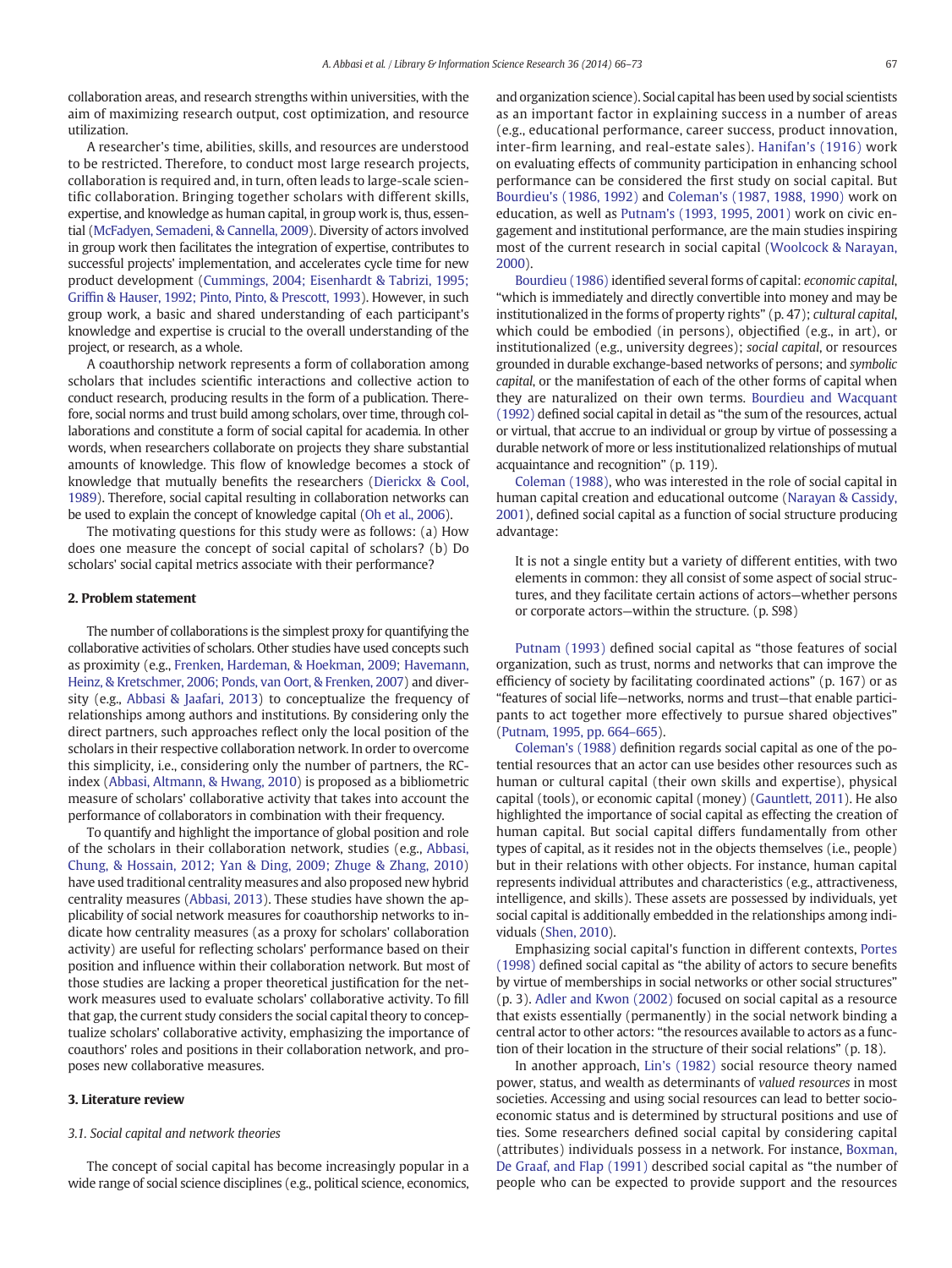those people have at their disposal" (p. 52) while [Burt \(1992\)](#page-6-0) defined this concept as "friends, colleagues, and more general contacts through whom you receive opportunities to use your financial and human capital" (p. 9) and also "the advantage created by a person's location in a structure of relationships" (p. 5). Therefore, from this point of view, social capital can be evaluated by the amount or variety of such characteristics of other actors to whom an actor has ties directly or indirectly ([Lin, 1999\)](#page-6-0). The core idea is that the actions of individuals (and groups) can be greatly facilitated by their direct and indirect links to other actors in their respective social networks ([Adler & Kwon, 2002\)](#page-6-0).

In the above definitions, the focus is on the sources (e.g., networks, norms, and trust) rather than the consequences of social capital. Some consider different dimensions for social capital, namely bonding and bridging ([Woolcock & Narayan, 2000](#page-7-0)), taking into account valued social resources. In the bonding views of social capital, the focus is on collective actors' internal characteristics and ties structure ([Adler & Kwon,](#page-6-0) [2002\)](#page-6-0). Therefore, the bonding view of social capital undergirds reciprocity and solidarity, builds trust within the group, and provides substantive and emotional support ([Shen, 2010](#page-6-0)). Bonding social capital is viewed as a property of a network, or group of individuals, which, however, is not the focus of this study.

#### 3.2. Individual's social capital-related theories of network

#### 3.2.1. Tie strength theories

[Granovetter's \(1973\)](#page-6-0) theory of the 'strength of weak ties' argues that an individual obtains new and novel information from weak ties rather than from strong ties within that individual's group structure. Examining people looking for a job, [Granovetter \(1973\)](#page-6-0) found, contrary to popular belief, that the most successful job seekers were not those with the strongest ties, as weak ties with acquaintances provided a broader set of information and opportunities than strong ties with family and friends.

The strength of a link (or an interpersonal tie)between actors in a network could be indicated and measured by the amount of time the link has been established, the degree of emotional intensity, the degree of intimacy, and reciprocal services [\(Granovetter, 1973\)](#page-6-0). The interaction among the individuals creates opportunity for knowledge sharing and information exchange and is considered crucial in the building of trust among individuals.

On the other hand, [Krackhardt \(1992\)](#page-6-0) showed that strong ties are important in the generation of trust. He introduced the theory of strength of strong ties in contrast to [Granovetter's \(1973\)](#page-6-0) theory. [Levin and Cross \(2004\)](#page-6-0) found that strong ties, more so than weak ties, lead to the receipt of useful knowledge for improving performance in knowledge-intensive work areas. However, controlled for the dimension of trust, the structural benefit of weak ties emerged in their research model. It suggests that weak ties provide access to nonredundant information and, thus, if the project is simple, facilitate faster project completion times. It enables faster search for useful knowledge among other organizational subunits. Strong ties foster complex knowledge transfer if knowledge is highly complex [\(Hansen, 1999; Reagans &](#page-6-0) [Zuckerman, 2001](#page-6-0)).

#### 3.2.2. Structural holes theory

[Burt \(1992\)](#page-6-0) argued that the structural configuration of an individual's social network, which provides optimized "bridging" or "brokerage" position, is what dictates structural advantages such as information novelty and control. The basis for this argument rests on the statement that maximizing the number of ties (ego-network size), regardless of being weak or strong, in an individual's network does not necessarily provide benefits. Furthermore, as an individual's personal network grows over time, the extent of information coming from closely-knit clusters tends to become redundant.

This is consistent with [Freeman's \(1979\)](#page-6-0) approach to betweenness which is built around the concept of "local dependency". It could be said that [Burt's \(1992\)](#page-6-0) notion of structural holes built upon the assumption of betweenness centrality that advocated the idea of a brokerage position as providing information and control benefits.

[Burt \(1992\)](#page-6-0) claimed that increasing the number of direct contacts (ego-network size) without considering the diversity reached by the contacts makes the network inefficient in many ways. Therefore, the number of non-redundant contacts is important to the extent that redundant contacts would lead to the same people and, hence, provide the same information and control benefits. He defined ego-network effectiveness as the number of clusters to which the ego is connected and can obtain novel information and benefits [\(Burt, 1992\)](#page-6-0).

A structural hole (or hole in the network structure) is defined as lack of tie between any pair of actors in the network. Network brokerage refers to the social structure where an actor builds connections across structural holes [\(Burt, 2005](#page-6-0)), linking otherwise disconnected actors. Brokerage brings novel information and opportunities, but the connections are too weak to provide emotional and substantive support. For instance, in economic networks, producers brokering more structural holes were found to make better profits from negotiating more favorable transactions with suppliers and customers [\(Burt, 1992](#page-6-0)). Within organizations, individuals' mobility is enhanced by having an informational network rich in structural holes [\(Podolny & Baron, 1997\)](#page-6-0).

Thus, [Burt \(1992\)](#page-6-0) capitalized on his theory of structural holes by focusing on the importance of structural position (e.g., brokerage) rather than structural properties (e.g., ego's network size). This view of social capital as bridging can help explain the differential success of actors (e.g., individuals and firms). Bridging social capital leads to a broad worldview, diversity in opinions and resources, and information diffusion [\(Shen, 2010](#page-6-0)) which focuses on a property of individuals (ego-network) and not whole-network.

These views highlight social network engagement as a prerequisite for social capital. [Walker, Kogut, and Shan \(1997\)](#page-6-0) suggested that "a social network structure is a vehicle for inducing cooperation through the development of social capital" (p. 110). Therefore, in brief, social capital could be regarded as the value of social networks, bonding similar people and bridging between diverse people, with norms of reciprocity [\(Uslaner, 2001\)](#page-6-0).

#### 3.3. Measuring individuals' social capital

Measuring social capital is required in order to use it as a development tool. Although multi-dimensionality (i.e., different levels and units of study) and dynamicity of social capital (due to changes of social interaction) over time make obtaining a single, true measure almost impossible [\(Woolcock & Narayan, 2000\)](#page-7-0), several researchers have proposed different metrics.

[Bourdieu's \(1986\)](#page-6-0) tool to quantify social capital is network size:

The volume of the social capital possessed by a given agent thus depends on the size of the network of connections he/she can effectively mobilize and on the volume of the capital (economic, cultural or symbolic) possessed in his/her own right by each of those to whom he/she is connected. (p. 249)

It should be said that although greater network size is desirable, the quality of the individuals, in terms of power or performance, is crucial for social capital.

As previously noted, social capital's root in social networks and social relations could interfere in its measurement; thus it must be also measured relative to each of those ([Lin, 1999](#page-6-0)). Therefore, network science and social network analysis metrics could be used for measuring social capital. In this regard, several researchers asserted the location of actors in a network, such as tie strengths ([Granovetter, 1973; Portes, 1998](#page-6-0)) and structural holes and constraints ([Burt, 1992](#page-6-0)), as the key elements of identifying social capital.

As social network's engagement is the principal for social capital, social network analysis metrics are also used (supporting the dimensions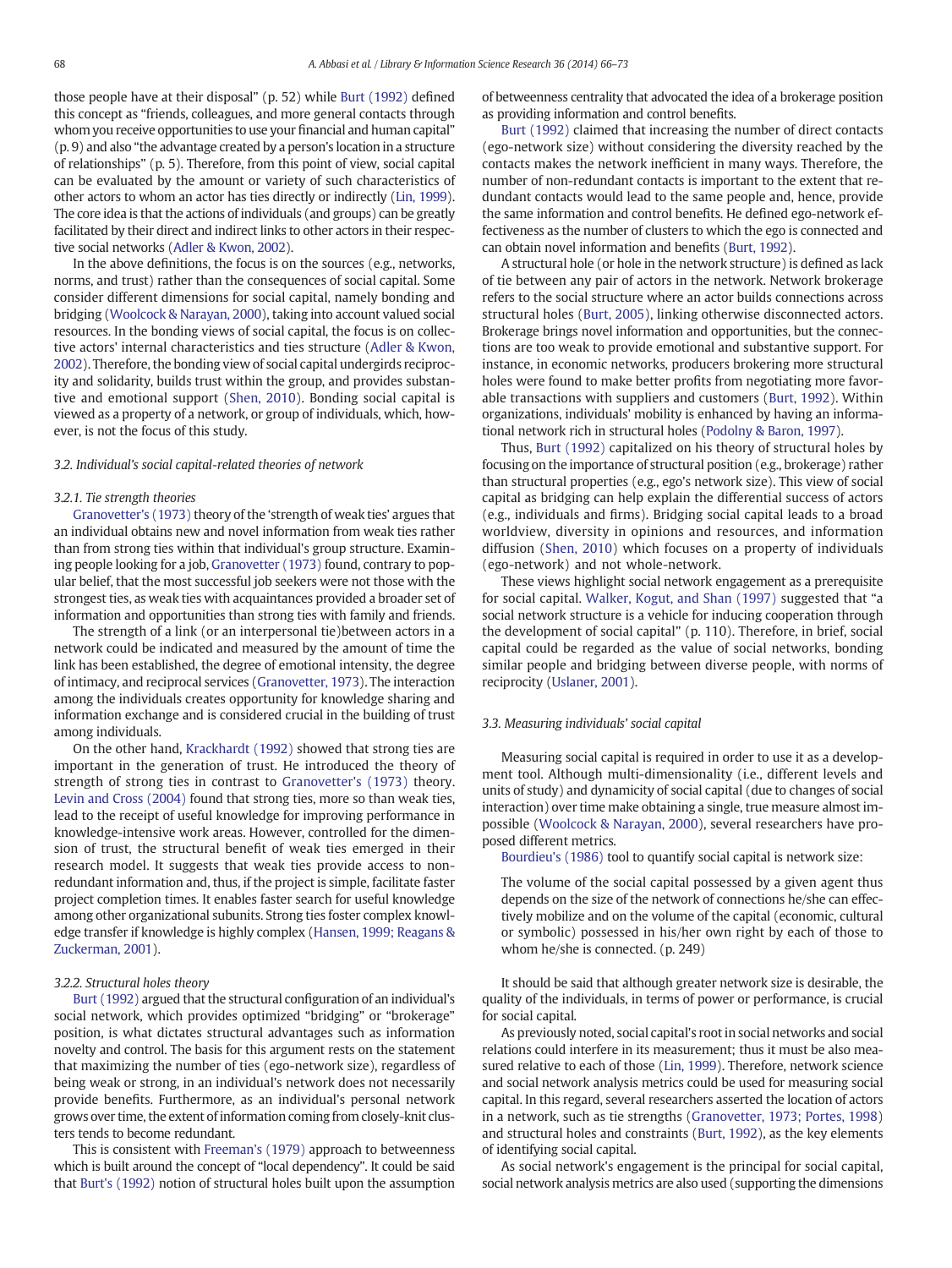discussed in the literature review) to measure social capital of scholars in their coauthorship network. Social network analysis is the mapping and measuring of relationships and flows between nodes of a social network. It provides both a visual and a mathematical analysis of humaninfluenced relationships. The social environment can be expressed as patterns or regularities in relationships among interacting units [\(Wasserman & Faust, 1994\)](#page-6-0) (Table 1).

To measure social capital, several indicators are used. Diversity of contacts (ego's network size) ([Bourdieu, 1986\)](#page-6-0), representing the available resources for an individual, has been considered in the literature as one of the important factors on information diffusion and novelty. Another important factor emphasized in the literature is tie strengths [\(Granovetter, 1973; Krackhardt, 1992](#page-6-0)). In addition, ego-betweenness centrality ([Freeman, 1979\)](#page-6-0) and effectiveness [\(Burt, 1992\)](#page-6-0) are used in order to measure, respectively, the structural position and brokerage characteristics of an individual in the network.

In order to synthesize the two different approaches of social capital, i.e., diversity, and power, as determinants of valued resources [\(Lin,](#page-6-0) [1982](#page-6-0)), an actor's social capital can be defined as the frequency and diversity of the powerful partners directly connected to him or her. Having the power (or value) of actors in a social network helps to measure their social capital. A new measure, the power–diversity index (PDI), is proposed here to take into consideration the added value of direct contacts in addition to their quantity. Furthermore, proposing another measure, the power–tie–diversity index (PTDI), adds the tie strength factor to the PDI. These measures are explained in detail below. These two new proposed measures reflect the thinking that connecting to more powerful individuals will, in turn, give individuals also more power. Accordingly then, this reflects individuals' power and influence on transmitting and controlling information as well as the popularity of an individual based on popularity of direct contacts.

#### 4. Data and measures

#### 4.1. Data

Scopus is one of the main sources presenting bibliometric data. To construct a database for this study, publications were extracted using the phrase "information science" in their titles, keywords, or abstracts and restricting the search to publications in English published between 2001 and 2010. Indeed, the publications extracted cannot be considered as representing the world production in the information science field, but the dataset illustrates a good portion of publications in this field not limited to only a specific sub-field, conference, journal, institutes, or country.

After extracting the publication metadata from Scopus, an application program (described in [Abbasi & Altmann, 2011\)](#page-6-0) was used for extracting relationships (e.g., coauthorships) between and among researchers, and the data were stored in tables in a local relational database. Four types of information were extracted from each publication's metadata: (a) publication information (i.e., title, publication date, journal name, etc.); (b) authors' names; (c) affiliations of authors (including country, institute, and department name, etc.); and (d) keywords.

Exploring the original extracted data, affiliation information was found to be inconsistent, as for some publications there were several

#### Table 1

Social capital dimensions and relevant proposed metrics as assets in networks.

| Indicators                                                                | Focus                                                                    | Authors                                                          |  |  |
|---------------------------------------------------------------------------|--------------------------------------------------------------------------|------------------------------------------------------------------|--|--|
| Ego network size                                                          | Diversity of contacts                                                    | Bourdieu, 1986 and                                               |  |  |
| Ego average tie strengths                                                 | Tie strengths                                                            | Boxman et al., 1991<br>Granovetter, 1973 and<br>Krackhardt, 1992 |  |  |
| Ego betweenness centrality<br>Ego effectiveness<br>Contact status (power) | Structural position<br>Brokerage and diversity<br>Embeddedness resources | Burt, 1992<br>Burt, 1992<br>Lin, 1982 and Burt, 2005             |  |  |

fields missing and there were variations of written names for countries of origin and institutions. Manual checks were undertaken to fill the missing fields using other existing fields (e.g., institute names were used to identify countries). Also, universities and departments with variant names (e.g., misspellings or abbreviations) in the original extractions were manually merged. Finally, after the cleansing of the publication data, the resulting database contained 4579 publications published in 1392 journals and conference proceedings reflecting the contributions of 10,255 authors from 99 countries.

#### 4.2. Measures

#### 4.2.1. Measuring scholars' performance

To assess the performance of scholars, many studies suggest quantifying scholars' publication activities as a useful measure for their performance. But many researchers also point to the limits and bias of such quantification focusing on publication, mainly on the most visible articles from international databases. Further research shows that the number of citations a publication receives qualifies the quantity of publications ([Lehmann, Jackson, & Lautrup, 2006\)](#page-6-0). New citation-based metrics are being proposed, following [Hirsch's \(2005\)](#page-6-0) h-index as the core metric for measuring the combination of quantity and quality of researchers and academic communities. Although there is considerable debate on the reliability of the h-index (e.g., [Haque & Ginsparg, 2009](#page-6-0)), the h-index is still widely used worldwide among academicians. While the reliability of the measure is not the subject of this paper per se, it does provide at least an empirical and very widely used metric so as to gauge a researcher's prolificacy. Thus, the h-index is considered and operationalized as a citation-based surrogate measure and as a proxy for the performance of scholars.

#### 4.2.2. Measuring scholars' social capital

To answer the first research question: "how does one measure the social capital of scholars?", the following metrics are proposed to measure individuals' social capital. Although some have been used previously, the two new measures (PDI and PTDI) combine two and three different properties of individuals in their respective social network in order to quantify their social capital.

#### 4.2.2.1. Existing measures

4.2.2.1.1. Individual network size (degree centrality). In order to measure diversity of contacts representing the available resources for an individual, as one of the important factors of information diffusion and innovation, individual degree centrality, which is defined as the number of direct contacts, is used. In a coauthorship network, network size of an author is the number of that individual's coauthors. The degree centrality of a node *i* (i.e.,  $p_i$ ) is represented by:

$$
D(p_i) = \sum_{j=1}^n l\left(p_i, p_j\right)
$$

where *n* is the number of nodes in the network and  $l(p_i, p_j)$  is a distance function:  $l(p_i, p_j) = 1$ , if and only if node  $p_i$  and node  $p_j$  are connected,  $l(p_i, p_i) = 0$  otherwise.

4.2.2.1.2. Individual tie strengths (average tie strengths and weighted degree centrality). To evaluate an individual's tie strengths, the sum of tie strengths and also average tie strengths are used as proxy for social capital in order to represent the average strength of each tie of an actor. The sum of tie strengths of an author is the total number of collaborations he or she has (including redundant collaborations with any coauthor). The sum of tie strength (weighted degree centrality) of node  $i$  (i.e.,  $p_i$ ) is given by:

$$
WD(p_i)=\sum_{j=1}^nwl(p_i,p_j)
$$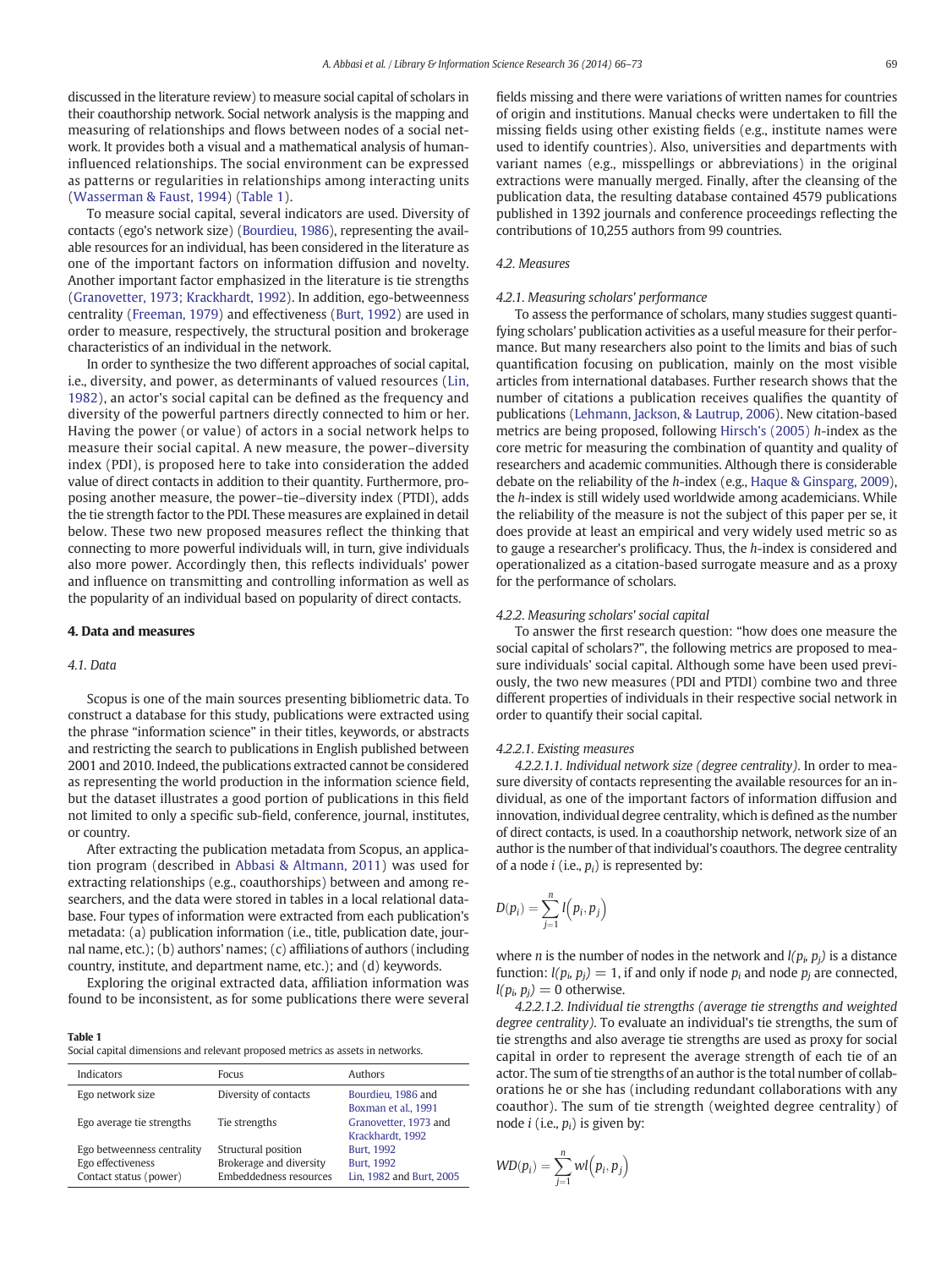where *n* is the number of nodes in the network and  $wl(p_i, p_j)$  shows the frequency of connections (in our analysis coauthorships).

Average tie strengths are simply the average of the weights of collaborations. This means dividing the sum of tie strengths (i.e., the number of collaborations) by the network size of the author (i.e., the number of different coauthors). Thus, simply the equation is as follows:

$$
ATS(p_i) = \frac{WD(p_i)}{D(p_i)}
$$

4.2.2.1.3. Individual effectiveness. In order to optimize an individual's network by capitalizing on structural holes, [Burt \(1992\)](#page-6-0) claimed that increasing the number of direct contacts (network size) without considering the diversity reached by the contacts makes the network inefficient in many ways. Therefore, the number of non-redundant contacts is important to the extent that redundant contacts would lead to the same people and hence provide the same information benefits. The term effectiveness is used to denote the average number of people reached per primary contact in networks. [Burt \(1992\)](#page-6-0) used effective size as a term to denote the same.

In conclusion, effectiveness of an individual is defined as the number of non-redundant (not connected) contacts. Precisely, it is the number of contacts that an individual has, minus the average number of ties that each contact has to other contacts of individuals. Assume that node A has links to three other nodes, and all of them are linked to each other. The links are "redundant" because node A can reach all three neighbors by reaching any one of them. So, the effectiveness of node A is 1:3 (the number of contacts)  $-2$  (the average degree of the neighbors).

4.2.2.1.4. Ego-betweenness centrality. Considering bridging dimension, actors' ego-betweenness centrality is used to measure social capital. Betweenness centrality is an indicator of an individual's potential control of communication within the network and highlights bridging (brokerage) behavior of an actor ([Freeman, 1979](#page-6-0)). Ego-betweenness centrality is defined as the sum of an individual's proportion of times the individual lies on the shortest path between each part of alters (direct contacts to ego) [\(Hanneman & Riddle, 2005\)](#page-6-0). For alters connected to each other, the contribution to the ego-betweenness of that pair is 0; for contacts connected to each other only through ego (individual), the contribution is 1; and for alters connected through ego and one or more other alters, the contribution is  $1/k$ , where k is the number of nodes that connect that pair of alters.

#### 4.2.2.2. Proposed measures

4.2.2.2.1. PDI. In order to synthesize the two different approaches of social capital, diversity and power, the individual PDI is defined to measure social capital based on both the frequency of connections and also considering the power of contacts (directly connected individuals). Having captured the power (value) of individuals in a social network, an individual's sum or average of the power of direct contacts could be simply calculated to synthesize quantity (frequency of contacts) and quality (their value) of embedded resources (contacts) of an individual as a proxy for his or her social capital. But in order to have a more advanced and accurate metric (rather than merely the sum or average), the h-index [\(Hirsch, 2005\)](#page-6-0) base formula is used to quantify the quality of contacts of an individual by counting top  $h$  powerful (valued) contacts whose power value is at least h.

The PDI of an individual is the largest number such that an individual's top h coauthors have each at least a power value (e.g., h-index, citation count) of h. In other words, PDI is the "h-index of coauthors' h-indices" or "h-index of coauthors' citation count". Here, the h-index of authors is considered as the ongoing indicator of their power or value and is still widely used worldwide among academicians despite the debate on its reliability [\(Haque & Ginsparg, 2009\)](#page-6-0). But, as shown, other power measures (e.g., citation count) can be substituted. For instance, looking at Table 2 the author has 17 coauthors

who have h-indices of 6, 3, 2, …, 1, …, 0. The PDI is 2 as only two of her coauthors have an h-index of equal to or higher than 2 and one cannot find three coauthors who have an h-index of equal to or higher than 3.

4.2.2.2.2. PTDI. In another effort, individuals' tie strengths are taken into consideration as another important property of individuals' social capital. This measure can be applied in weighted networks. It is similar to the individual PDI but taking the weight (strength) of ties into account. To define this new measure for an individual (in a weighted network), the first one defines coauthors' power–strength, which is the h-index of each coauthor multiplied by the strength of the tie between that coauthor and the author. Thus, the individual PTDI is the largest number such that his or her top h coauthors have each at least the power–strength of h.

To calculate the individual PTDI in a coauthorship weighted network, one first needs to calculate the power–strength (co-ps) of each of an individual's coauthors as that person's h-index times the number of collaborations (tie strength) he or she has had. Then, PTDI of an individual is the largest number such that the top  $h$  coauthors have each at least co-ps of h. For instance, Table 2 shows the coauthors' power– strength of an author, which are 9, 8, 6, 4, 4, … in descending order. Thus, the author's PTDI is 4 as for 4 of the coauthors' co-ps are equal to or higher than 4.

The PDTI value is always higher or equal to PDI since in the calculation of PTDI the tie strengths value (which is at least 1) times coauthors' power is used.

#### 5. Analysis and results

#### 5.1. Scholars performance and social capital measures

Every pair of authors who were listed as authors of a publication was retrieved. Repeated coauthorships were merged by increasing weight (tie strength) to their link (tie) for each relation. Thus, the coauthorship network of scholars was formed, as well as a weighted network. These relational data (i.e., who is connected to whom with which frequency) were the basis for social network analysis. These data were imported to UCINET [\(Borgatti, Everett, & Freeman, 2002\)](#page-6-0) to calculate the social network measures. In addition, using ([Abbasi & Altmann, 2011](#page-6-0)) application, the number of publications and their respective citations count for each scholar were extracted. This enabled the calculation of the citationbased performance measures (e.g., h-index and citation count) of all scholars in the information science collaboration dataset.

The second research question, "Do scholars' social capital metrics associate with their performance?", was explored by calculating both the citation-based performance measures (i.e., h-index and citation

Table 2

An individual's (M. Thelwall) coauthors and their h-index and frequency of collaborations.

|                | Coauthors       | $h$ -index     | Frequency of<br>collaborations | Power-Strength<br>$(co-ps)$ |
|----------------|-----------------|----------------|--------------------------------|-----------------------------|
|                | CA1             | 3              | 3                              | 9                           |
| $\overline{2}$ | CA <sub>2</sub> | 2              | 4                              | 8                           |
| 3              | CA <sub>3</sub> | 6              |                                | 6                           |
| 4              | CA4             | 2              | 2                              | 4                           |
| 5              | CA <sub>5</sub> | $\overline{2}$ | $\overline{2}$                 | 4                           |
| 6              | CA <sub>6</sub> | 2              | $\overline{2}$                 | 4                           |
| 7              | CA7             | $\overline{2}$ | $\overline{2}$                 | 4                           |
| 8              | CA <sub>8</sub> | $\overline{2}$ |                                | $\mathfrak{D}$              |
| 9              | CA <sub>9</sub> |                |                                |                             |
| 10             | <b>CA10</b>     |                |                                |                             |
| 11             | CA11            |                |                                |                             |
| 12             | CA12            |                |                                |                             |
| 13             | CA13            |                |                                |                             |
| 14             | <b>CA14</b>     |                |                                |                             |
| 15             | CA15            |                |                                |                             |
| 16             | CA16            | n              |                                |                             |
| 17             | <b>CA17</b>     | O              |                                | O                           |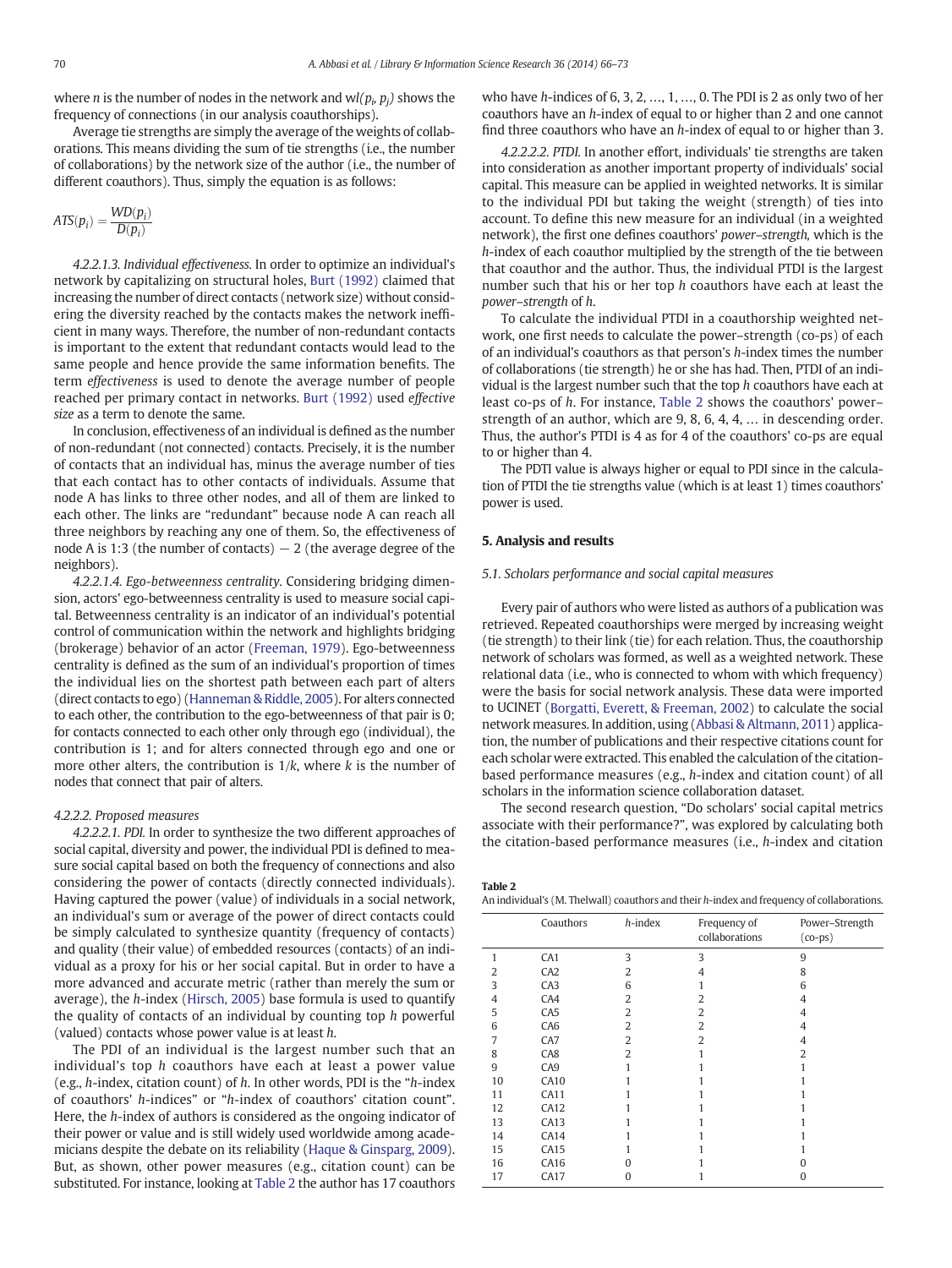count) and the social capital measures (i.e., network size, weighted size, average tie strength, effectiveness, ego-betweenness, PDI, and PTDI) of each scholar. To illustrate, the results for the top 10 productive scholars are shown in Table 3.

The Spearman correlation rank test was applied between the social capital measures and scholars' performance measures, and indicated high significant correlation coefficients between the two (Table 4). Results suggest that individuals' PDI has the highest coefficient with their respective performance, either considering citation count or h-index. This highlights the importance of the power and role of coauthors to generate social capital for an author in his or her coauthorship network, which may also lead to enhancement of performance.

It is noteworthy that while these correlations are formally statistically significant, most of these coefficients (10 out of 14) are rather low (between 0.1 and 0.3) but the PDI's and PTDI's coefficient values are approximately two times higher than the second highest measure (i.e., ego-betweenness centrality for the h-index and weighted degree centrality for citation count). This could be explained in that PDI and PTDI may not be independent from the two performance measures (i.e., citation count and the  $h$ -index). One possibility is that an  $h$ -index of an individual is highly correlated to h-indices of that person's collaborators (if they belong to a highly dense cluster having very similar coauthors which is based on similar publications) simply because they are based on "exactly the same" papers on which both the author and his or her collaborators were coauthors. But this is not always the case, especially when authors have sole-publications or for young scholars who have few collaborations with prominent authors.

As shown and expected, the coefficients for PTDI and PDI are almost equal. PTDI's slightly higher coefficient indicates that repeated collaborations with the same coauthors (even if they are prominent) do not create good social capital for them rather than having collaborations with many powerful (prominent) coauthors. The ego-betweenness centrality coefficient is higher than tie strengths and diversity measures (i.e., degree centrality, weighted degree centrality and average tie strengths). This suggests that bridging characteristics of scholars in their coauthorship network seems more important than the diversity of their coauthors and their tie strengths in regard to their performance.

#### 6. Discussion

This study highlights the importance of the coauthorship network as a tool for evaluating scholars' performance, which is necessary in the academia. Social capital theory is used to explain how scholars' coauthorship networks affect each individual scholar's performance. Although there are several definitions for social capital, most definitions emphasize social relations that have productive benefits. Social capital is rooted in social networks and social relations and must be measured relative to each [\(Lin, 1999](#page-6-0)). Although multi-dimensionality and dynamicity of social capital make having a single, true measure almost impossible ([Woolcock & Narayan, 2000](#page-7-0)), measuring social

#### Table 4

Spearman correlation rank test between scholars' centrality measures and their performance.

| Scholars' social capital measures                          | Scholars' performance measure |            |  |  |
|------------------------------------------------------------|-------------------------------|------------|--|--|
| $(N = 10,254)$                                             | Citation count                | $h$ -index |  |  |
| Individual network size<br>[degree centrality] (DC)        | .219                          | .159       |  |  |
| Weighted degree centrality<br>[sum of tie strengths] (WDC) | .226                          | .177       |  |  |
| Average tie strengths (ATS)                                | .135                          | .268       |  |  |
| Individual effectiveness (IE)                              | .192                          | .292       |  |  |
| Ego betweenness centrality (EBC)                           | .172                          | .309       |  |  |
| Individual power-diversity index (PDI)                     | .446                          | .574       |  |  |
| Individual power-tie-diversity<br>index (PTDI)             | .444                          | .573       |  |  |

⁎ Correlation is significant at the .01 level (2-tailed).

capital is required for its use as a development tool and several researchers have proposed different metrics.

Several measures (e.g., individual network size, tie strengths, egobetweenness centrality, PDI, and PTDI) use network analysis metrics, which assist in quantifying social capital resulting from coauthorship through a social network. This has been considered important for research management and academic institutions, as well as for government policy makers over recent years. While several measures have been used by earlier researchers, PDI and PTDI are new and combine, respectively, two and three properties of authors in their coauthorship network, quantifying the extent of social capital gained.

The correlation of the proposed measures of authors with their research performance shows a positive significant association, although most of them (all except the new measures) had a low coefficient between 0.1 and 0.3. The results highlight the importance of scholars' social capital with respect to their performance. Significant association between scholars' PDI and performance follows, in that connecting to more powerful contacts will lead to better performance due to contacts' relative power and influence on transmitting and controlling information, as well as the popularity of an individual based on popularity of direct contacts. The PDI indicates individuals being diversely connected to prominent contacts. These kinds of actors have special strategic positions that can control the flow of information in the network.

This research conceptualized social capital in terms of network structures, articulated by the strength of weak ties theory [\(Granovetter, 1973,](#page-6-0) [1982\)](#page-6-0), and provided valuable insight into coauthors' activities. The strength of weak ties theory suggests that the social network of any network member is the coauthor's primary resource. Moreover, this network can be viewed as being comprised of participants who vary by the relative strength of their relationship with one another. Strongly tiedtogether members in a network tend to be more similar to each other than different, more likely to be available for each other, share more common interests, and interact more frequently. Conversely, weakly

| Table 3                                                             |  |
|---------------------------------------------------------------------|--|
| Top 10 high performance scholars and their social capital measures. |  |

|    | Name             | $h$ -index | Citation count | Network size<br>(degree) | Weighted degree | Average tie<br>strengths | Effectiveness | Ego-betweenness | Power-Diversity | Power-Tie-Diversity |
|----|------------------|------------|----------------|--------------------------|-----------------|--------------------------|---------------|-----------------|-----------------|---------------------|
|    | M. Thelwall      | 9          | 460            | 17                       | 26              | 1.53                     | 16.45         | 245             |                 |                     |
|    | H.J. Kimble      | 8          | 1125           | 28                       | 40              | 1.43                     | 23.68         | 557.3           |                 |                     |
|    | Y. Wang          | 8          | 328            | 30                       | 35              | 1.17                     | 19.56         | 376             |                 |                     |
|    | E.R. Dougherty   |            | 606            | 16                       | 21              | 1.31                     | 13.88         | 186             |                 |                     |
|    | <b>B.</b> Cronin | 6          | 164            | 4                        | 6               | 1.50                     | 4.33          | 12              |                 |                     |
| b  | C. Oppenheim     | 6          | 153            | 20                       | 26              | 1.30                     | 19.19         | 352             |                 |                     |
|    | L.I. Meho        | 5          | 282            | 6                        | 8               | 1.33                     | 5.67          | 24              |                 |                     |
| 8  | H.D. White       | 5          | 169            |                          |                 | 1.00                     | 1.00          | $\sqrt{ }$      |                 |                     |
|    | J.C. Principe    | 5          | 120            | 13                       | 14              | 1.08                     | 10.79         | 114             |                 |                     |
| 10 | Y.B. Jun         |            | 89             | b                        |                 | 1.00                     | 5.33          | 26              |                 |                     |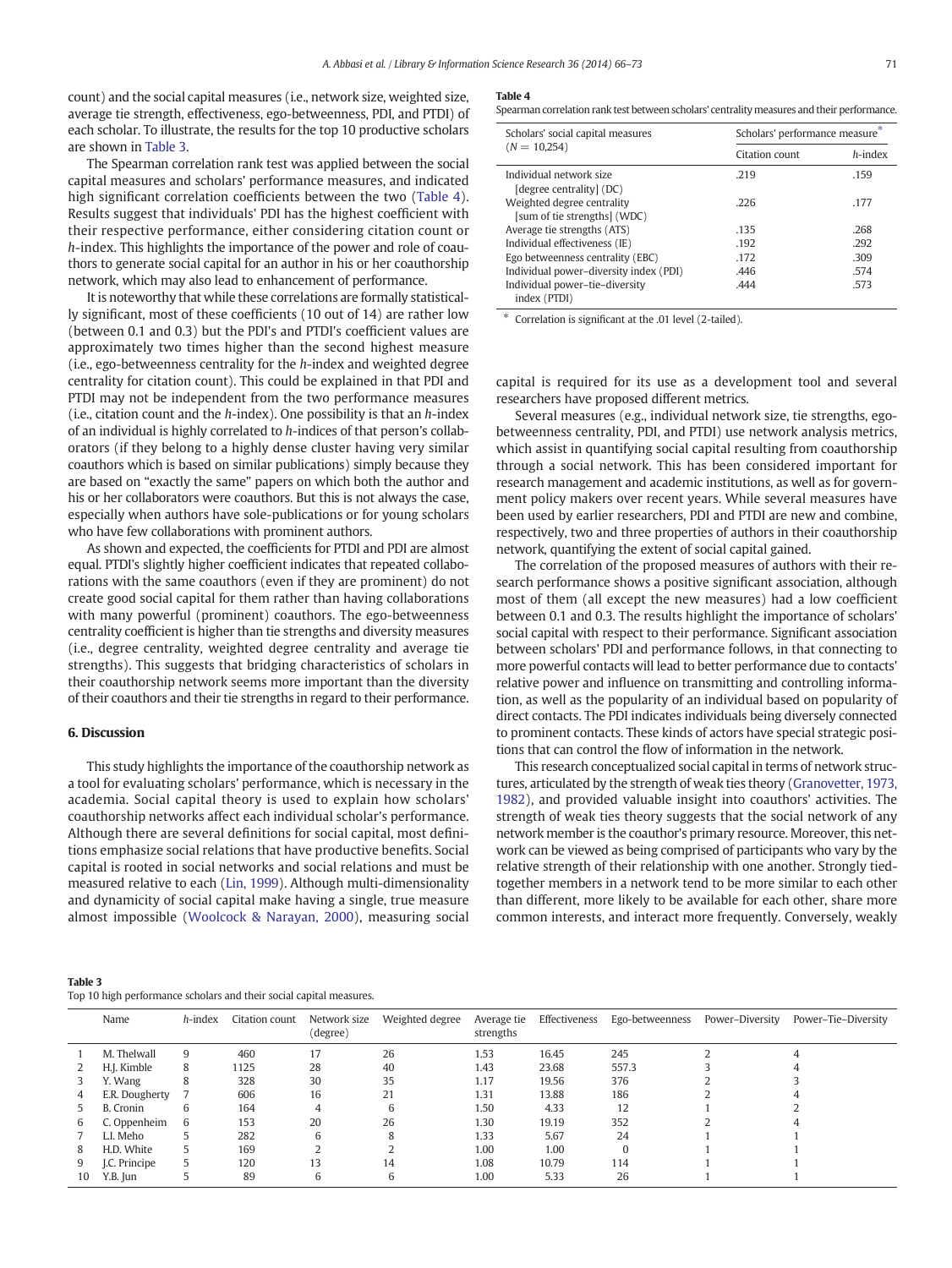<span id="page-6-0"></span>tied members in a social network tend to communicate less frequently, are more different than similar, and provide both newer information into the network and more access to other social networks (Sawyer et al., 1999). When applied to the coauthor network, this suggests that coauthors with large social networks populated with more weak ties will have more social capital. The more resource-rich coauthors will get influential linkages and connections (via acquaintances) and be able to point to more influential coauthors who might be able to provide value-adding services.

Collecting network data has its own limitations and unfortunately this study is not an exception. Using keywords to search for scholars in a particular domain is not necessarily reflective of all people or all of the publications of the authors, but this method was used to cover more scholars active in information science. Name disambiguation (different names of authors or institutes in the affiliations) and apparent repetitive names (authors with similar names) are, unfortunately, inevitable in this kind of data collection.

#### 7. Conclusion

The findings show that the PDI is a useful surrogate of the importance of a scholar in his or her coauthorship network by considering the diversity of contacts and also their value and power (performance). The PDI identifies individuals having direct connections to diverse powerful individuals. The PTDI identifies individuals having direct strong connections to diverse powerful individuals. These measures are indicators of the power and influence of an individual's ability to control communication and information.

Applying these new measures for other social networks to test their association with individuals' performance could be a useful extension of standard centrality measures and a suitable proxy for the performance of individuals in a network. In order to accomplish this, validation of these new measures is needed by testing it in other social networks.

#### References

- Abbasi, A. (2013). [h-Type hybrid centrality measures for weighted networks.](http://refhub.elsevier.com/S0740-8188(14)00004-8/rf0005) Scientometrics, 96[\(2\), 633](http://refhub.elsevier.com/S0740-8188(14)00004-8/rf0005)–640.
- Abbasi, A., & Altmann, J. (2011). [A social network system for analyzing publication activities](http://refhub.elsevier.com/S0740-8188(14)00004-8/rf0010) [of researchers. In T. J. Bastiaens, U. Baumol, & B. J. Kramer \(Eds.\),](http://refhub.elsevier.com/S0740-8188(14)00004-8/rf0010) On collective intelligence (pp. 49–[61\). Berlin, Germany: Springer-Verlag.](http://refhub.elsevier.com/S0740-8188(14)00004-8/rf0010)
- Abbasi, A., Altmann, J., & Hwang, J. (2010). [Evaluating scholars based on their academic](http://refhub.elsevier.com/S0740-8188(14)00004-8/rf0015) [collaboration activities: Two indices, the RC-index and the CC-index, for quantifying](http://refhub.elsevier.com/S0740-8188(14)00004-8/rf0015) [collaboration activities of researchers and scienti](http://refhub.elsevier.com/S0740-8188(14)00004-8/rf0015)fic communities. Scientometrics, 83[\(1\), 1](http://refhub.elsevier.com/S0740-8188(14)00004-8/rf0015)–13.
- Abbasi, A., Chung, K. S. K., & Hossain, L. (2012). [Egocentric analysis of co-authorship](http://refhub.elsevier.com/S0740-8188(14)00004-8/rf0020) [network structure, position and performance.](http://refhub.elsevier.com/S0740-8188(14)00004-8/rf0020) Information Processing and Management, 48[, 671](http://refhub.elsevier.com/S0740-8188(14)00004-8/rf0020)–679.
- Abbasi, A., & Jaafari, A. (2013). [Research impact and scholars' geographical diversity.](http://refhub.elsevier.com/S0740-8188(14)00004-8/rf0025) [Journal of Informetrics](http://refhub.elsevier.com/S0740-8188(14)00004-8/rf0025), 7(3), 683–692.
- Adler, P.S., & Kwon, S. W. (2002). [Social capital: Prospects for a new concept.](http://refhub.elsevier.com/S0740-8188(14)00004-8/rf0030) Academy of [Management Review](http://refhub.elsevier.com/S0740-8188(14)00004-8/rf0030), 27(1), 17–40.
- Arregle, J. L., Hitt, M.A., Sirmon, D.G., & Very, P. (2007). [The development of organizational](http://refhub.elsevier.com/S0740-8188(14)00004-8/rf0035) [social capital: Attributes of family](http://refhub.elsevier.com/S0740-8188(14)00004-8/rf0035) firms. Journal of Management Studies, 44(1), 73-95.
- Borgatti, S., Everett, M., & Freeman, L. (2002). [Ucinet for windows: Software for social](http://refhub.elsevier.com/S0740-8188(14)00004-8/rf0040) network analysis (version 6). [Harvard, MA: Analytic Technologies.](http://refhub.elsevier.com/S0740-8188(14)00004-8/rf0040)
- Bourdieu, P. (1986). [The forms of capital. In N. Woolsey Biggart \(Ed.\),](http://refhub.elsevier.com/S0740-8188(14)00004-8/rf0045) Readings in economic sociology (pp. 280–[291\). Oxford, UK: Blackwell.](http://refhub.elsevier.com/S0740-8188(14)00004-8/rf0045)
- Bourdieu, P., & Wacquant, L. J.D. (1992). [An invitation to re](http://refhub.elsevier.com/S0740-8188(14)00004-8/rf0050)flexive sociology. Chicago, IL: [University of Chicago Press.](http://refhub.elsevier.com/S0740-8188(14)00004-8/rf0050)
- Boxman, E. A. W., De Graaf, P.M., & Flap, H. D. (1991). [The impact of social and human](http://refhub.elsevier.com/S0740-8188(14)00004-8/rf0055) [capital on the income attainment of Dutch managers.](http://refhub.elsevier.com/S0740-8188(14)00004-8/rf0055) Social Networks, 13(1), 51–73.
- Bozeman, B., & Corley, E. (2004). [Scientists' collaboration strategies: Implications for scienti](http://refhub.elsevier.com/S0740-8188(14)00004-8/rf0060)fic [and technical human capital.](http://refhub.elsevier.com/S0740-8188(14)00004-8/rf0060) Research Policy, 33(4), 599–616.
- Burt, R. S. (1992). [Structural holes: The social structure of competition.](http://refhub.elsevier.com/S0740-8188(14)00004-8/rf0065) Cambridge, MA: [Harvard University Press.](http://refhub.elsevier.com/S0740-8188(14)00004-8/rf0065)
- Burt, R. S. (2005). [Brokerage and closure: An introduction to social capital.](http://refhub.elsevier.com/S0740-8188(14)00004-8/rf0070) New York, NY: [Oxford University Press.](http://refhub.elsevier.com/S0740-8188(14)00004-8/rf0070)
- Coleman, J. S. (1987). [Norms as social capital.](http://refhub.elsevier.com/S0740-8188(14)00004-8/rf0075) Economic Imperialism, 133–155.
- Coleman, J. S. (1988). [Social capital in the creation of human capital.](http://refhub.elsevier.com/S0740-8188(14)00004-8/rf0080) American Journal of [Sociology](http://refhub.elsevier.com/S0740-8188(14)00004-8/rf0080), 94(1), S95–S120.
- Coleman, J. S. (1990). Foundations of social theory. [Cambridge, MA: Belknap Press.](http://refhub.elsevier.com/S0740-8188(14)00004-8/rf0085)
- Cummings, J. N. (2004). [Work groups, structural diversity, and knowledge sharing in a](http://refhub.elsevier.com/S0740-8188(14)00004-8/rf0090) global organization. [Management Science](http://refhub.elsevier.com/S0740-8188(14)00004-8/rf0090), 50(3), 352–364.
- Dierickx, I., & Cool, K. (1989). [Asset stock accumulation and sustainability of competitive](http://refhub.elsevier.com/S0740-8188(14)00004-8/rf0095) advantage. [Management Science](http://refhub.elsevier.com/S0740-8188(14)00004-8/rf0095), 35(12), 1504–1511.
- Eisenhardt, K., & Tabrizi, B. N. (1995). [Accelerating adaptive processes: Product inno](http://refhub.elsevier.com/S0740-8188(14)00004-8/rf0100)[vation in the global computer industry.](http://refhub.elsevier.com/S0740-8188(14)00004-8/rf0100) Administrative Science Quarterly, 40(1), 84–[110.](http://refhub.elsevier.com/S0740-8188(14)00004-8/rf0100)
- Freeman, L. C. (1979). [Centrality in social networks conceptual clari](http://refhub.elsevier.com/S0740-8188(14)00004-8/rf0110)fication. Social [Networks](http://refhub.elsevier.com/S0740-8188(14)00004-8/rf0110), 1(3), 215–239.
- Frenken, K., Hardeman, S., & Hoekman, J. (2009). [Spatial scientometrics: Towards a cumu](http://refhub.elsevier.com/S0740-8188(14)00004-8/rf0105)[lative research program.](http://refhub.elsevier.com/S0740-8188(14)00004-8/rf0105) Journal of Informetrics, 3(3), 222–232.
- Gauntlett, D. (2011). [Making is connecting: The asocial meaning of creativity, from DIY](http://refhub.elsevier.com/S0740-8188(14)00004-8/rf0290) [and knitting to YouTube and Web 2.0. Cambridge, MA: Polity Press.](http://refhub.elsevier.com/S0740-8188(14)00004-8/rf0290)
- Granovetter, M. (1973). The strength of weak ties. [American Journal of Sociology](http://refhub.elsevier.com/S0740-8188(14)00004-8/rf0115), 78(6), 1360. Granovetter, M. (1983). [The strength of weak ties: A network theory revisited.](http://refhub.elsevier.com/S0740-8188(14)00004-8/rf0120) Sociological Theory, 1[\(1\), 201](http://refhub.elsevier.com/S0740-8188(14)00004-8/rf0120)–233.
- Griffin, A., & Hauser, J. R. (1992). [Patterns of communication among marketing, engineering](http://refhub.elsevier.com/S0740-8188(14)00004-8/rf0125) [and manufacturing: A comparison between two new product teams.](http://refhub.elsevier.com/S0740-8188(14)00004-8/rf0125) Management Science, 38[\(3\), 360](http://refhub.elsevier.com/S0740-8188(14)00004-8/rf0125)–373.
- Hanifan, L. J. (1916). [The rural school community center.](http://refhub.elsevier.com/S0740-8188(14)00004-8/rf0130) Annals of the American Academy [of Political and Social Science](http://refhub.elsevier.com/S0740-8188(14)00004-8/rf0130), 67, 130–138.
- Hanneman, R. A., & Riddle, M. (2005). [Introduction to social network methods.](http://refhub.elsevier.com/S0740-8188(14)00004-8/rf0135) Riverside: [University of California.](http://refhub.elsevier.com/S0740-8188(14)00004-8/rf0135)
- Hansen, M. T. (1999). [The search-transfer problem: The role of weak ties in sharing knowl](http://refhub.elsevier.com/S0740-8188(14)00004-8/rf0140)[edge across organization subunits.](http://refhub.elsevier.com/S0740-8188(14)00004-8/rf0140) Administrative Science Quarterly, 44(1), 82–85.
- Haque, A., & Ginsparg, P. (2009). [Positional effects on citation and readership in arXiv.](http://refhub.elsevier.com/S0740-8188(14)00004-8/rf0145) [Journal of the American Society for Information Science and Technology](http://refhub.elsevier.com/S0740-8188(14)00004-8/rf0145), 60, 2203–[2218.](http://refhub.elsevier.com/S0740-8188(14)00004-8/rf0145)
- Havemann, F., Heinz, M., & Kretschmer, H. (2006). [Collaboration and distances between](http://refhub.elsevier.com/S0740-8188(14)00004-8/rf0150) [German immunological institutes](http://refhub.elsevier.com/S0740-8188(14)00004-8/rf0150)—A trend analysis. Journal of Biomedical Discovery [and Collaboration](http://refhub.elsevier.com/S0740-8188(14)00004-8/rf0150), 1(6), 1–6.
- Hirsch, J. (2005). [An index to quantify an individual's scienti](http://refhub.elsevier.com/S0740-8188(14)00004-8/rf0155)fic research output. Proceedings [of the National Academy of Sciences](http://refhub.elsevier.com/S0740-8188(14)00004-8/rf0155), 102(46), 16569.
- Krackhardt, D. (1992). [The strength of strong ties: The importance of philos in organiza](http://refhub.elsevier.com/S0740-8188(14)00004-8/rf0160)tions. [Networks and Organizations: Structure, Form, and Action](http://refhub.elsevier.com/S0740-8188(14)00004-8/rf0160), 216–239.
- Lehmann, S., Jackson, A., & Lautrup, B. (2006). [Measures for measures.](http://refhub.elsevier.com/S0740-8188(14)00004-8/rf0165) Nature, 444(7122), 1003–[1004.](http://refhub.elsevier.com/S0740-8188(14)00004-8/rf0165)
- Levin, D. Z., & Cross, R. (2004). [The strength of weak ties you can trust: The mediating role](http://refhub.elsevier.com/S0740-8188(14)00004-8/rf0170) [of trust in effective knowledge transfer.](http://refhub.elsevier.com/S0740-8188(14)00004-8/rf0170) Management Science, 1477–1490.
- Lin, N. (1982). [Social resources and instrumental action. In P. V. Marsden, & N. Lin \(Eds.\),](http://refhub.elsevier.com/S0740-8188(14)00004-8/rf0175) [Social sructure and network analysis](http://refhub.elsevier.com/S0740-8188(14)00004-8/rf0175) (pp. 131–145). Beverly Hills, CA: Sage.
- Lin, N. (1999). [Building a network theory of social capital.](http://refhub.elsevier.com/S0740-8188(14)00004-8/rf0180) Connections, 22(1), 28–51. McFadyen, M., Semadeni, M., & Cannella, A. A. (2009). [Value of strong ties to disconnected](http://refhub.elsevier.com/S0740-8188(14)00004-8/rf0185)
- [others: Examining knowledge creation in biomedicine.](http://refhub.elsevier.com/S0740-8188(14)00004-8/rf0185) Organization Science, 20(3), 552–[564.](http://refhub.elsevier.com/S0740-8188(14)00004-8/rf0185) Melin, G. (2000). [Pragmatism and self-organization: Research collaboration on the indi-](http://refhub.elsevier.com/S0740-8188(14)00004-8/rf0190)
- vidual level. [Research Policy](http://refhub.elsevier.com/S0740-8188(14)00004-8/rf0190), 29(1), 31–40.
- Narayan, D., & Cassidy, M. F. (2001). [A dimensional approach to measuring social](http://refhub.elsevier.com/S0740-8188(14)00004-8/rf0195) [capital: Development and validation of a social capital inventory.](http://refhub.elsevier.com/S0740-8188(14)00004-8/rf0195) Current Sociology, 49[\(2\), 59.](http://refhub.elsevier.com/S0740-8188(14)00004-8/rf0195)
- Oh, W., Choi, J. N., & Kim, K. (2006). [Coauthorship dynamics and knowledge capital: The](http://refhub.elsevier.com/S0740-8188(14)00004-8/rf0200) [patterns of cross-disciplinary collaboration in information systems research.](http://refhub.elsevier.com/S0740-8188(14)00004-8/rf0200) Journal [of Management Information Systems](http://refhub.elsevier.com/S0740-8188(14)00004-8/rf0200), 22(3), 266–292.
- Pinto, M. B., Pinto, J. K., & Prescott, J. E. (1993). [Antecedents and consequences of project](http://refhub.elsevier.com/S0740-8188(14)00004-8/rf0205) [team cross-functional cooperation.](http://refhub.elsevier.com/S0740-8188(14)00004-8/rf0205) Management Science, 39(10), 1281–1297.
- Podolny, J. M., & Baron, J. N. (1997). [Resources and relationships: Social net](http://refhub.elsevier.com/S0740-8188(14)00004-8/rf0210)[works and mobility in the workplace.](http://refhub.elsevier.com/S0740-8188(14)00004-8/rf0210) American Sociological Review, 62(5), 673–[693.](http://refhub.elsevier.com/S0740-8188(14)00004-8/rf0210)
- Ponds, R., van Oort, F., & Frenken, K. (2007). [The geographical and institutional proximity](http://refhub.elsevier.com/S0740-8188(14)00004-8/rf0215) of research collaboration. [Papers in Regional Science](http://refhub.elsevier.com/S0740-8188(14)00004-8/rf0215), 86(3), 423–443.
- Portes, A. (1998). [Social capital: Its origins and applications in modern sociology.](http://refhub.elsevier.com/S0740-8188(14)00004-8/rf0220) Annual [Review of Sociology](http://refhub.elsevier.com/S0740-8188(14)00004-8/rf0220), 24, 1–24.
- Putnam, R. D. (1993). [Making democracy work: Civic traditions in modern Italy.](http://refhub.elsevier.com/S0740-8188(14)00004-8/rf0225) Princeton, [NY: Princeton University Press.](http://refhub.elsevier.com/S0740-8188(14)00004-8/rf0225)
- Putnam, R. D. (1995). [Tuning in, tuning out: The strange disappearance of social capital in](http://refhub.elsevier.com/S0740-8188(14)00004-8/rf0230) America. [PS: Political Science and Politics](http://refhub.elsevier.com/S0740-8188(14)00004-8/rf0230), 28(4), 664–683.
- Putnam, R. D. (2001). [Bowling alone: The collapse and revival of American community.](http://refhub.elsevier.com/S0740-8188(14)00004-8/rf0235) New [York, NY: Simon & Schuster.](http://refhub.elsevier.com/S0740-8188(14)00004-8/rf0235)
- Reagans, R., & Zuckerman, E. (2001). [Networks, diversity, and productivity: The social](http://refhub.elsevier.com/S0740-8188(14)00004-8/rf0240) [capital of corporate R&D teams.](http://refhub.elsevier.com/S0740-8188(14)00004-8/rf0240) Organization Science, 12(4), 502–517.
- Sawyer, S., Crowston, K., & Wigand, R. T. (1999). ICT in the real estate industry: Agents and social capital. AMCIS 1999 Proceedings (Paper 5). Retrieved from [http://aisel.aisnet.](http://aisel.aisnet.org/amcis1999/5) [org/amcis1999/5](http://aisel.aisnet.org/amcis1999/5)
- Shen, C. (2010). [The patterns, effects and evolution of player social networks in online gaming](http://refhub.elsevier.com/S0740-8188(14)00004-8/rf0300) communities[. \(Unpublished doctoral\). University of Southern California, School of](http://refhub.elsevier.com/S0740-8188(14)00004-8/rf0300) [Communication Los Angeles.](http://refhub.elsevier.com/S0740-8188(14)00004-8/rf0300)
- Tsai, W., & Ghoshal, S. (1998). [Social capital and value creation: The role of intra](http://refhub.elsevier.com/S0740-8188(14)00004-8/rf0250)firm networks. [Academy of Management Journal](http://refhub.elsevier.com/S0740-8188(14)00004-8/rf0250), 41(4), 464–476.
- Uslaner, E. M. (2001). [Volunteering and social capital: How trust and religion shape civic](http://refhub.elsevier.com/S0740-8188(14)00004-8/rf0255) [participation in the United States. In E. M. Uslaner \(Ed.\),](http://refhub.elsevier.com/S0740-8188(14)00004-8/rf0255) Social capital and participation in everyday life (pp. 104–[117\). London, UK: Routledge.](http://refhub.elsevier.com/S0740-8188(14)00004-8/rf0255)
- Walker, G., Kogut, B., & Shan, W. (1997). [Social capital, structural holes and the formation](http://refhub.elsevier.com/S0740-8188(14)00004-8/rf0260) [of an industry network.](http://refhub.elsevier.com/S0740-8188(14)00004-8/rf0260) Organization Science, 8(2), 109–125.
- Wasserman, S., & Faust, K. (1994). [Social network analysis: Methods and applications.](http://refhub.elsevier.com/S0740-8188(14)00004-8/rf0265) [Cambridge, UK: Cambridge University Press.](http://refhub.elsevier.com/S0740-8188(14)00004-8/rf0265)
- Wellman, B. (1988). [Structural analysis: From method and metaphor to theory and sub](http://refhub.elsevier.com/S0740-8188(14)00004-8/rf0270)[stance. In B. Wellman, & S. D. Berkowitz \(Eds.\),](http://refhub.elsevier.com/S0740-8188(14)00004-8/rf0270) Social structures: A network approach (pp. 19–[61\). Cambridge, UK: Cambridge University Press.](http://refhub.elsevier.com/S0740-8188(14)00004-8/rf0270)